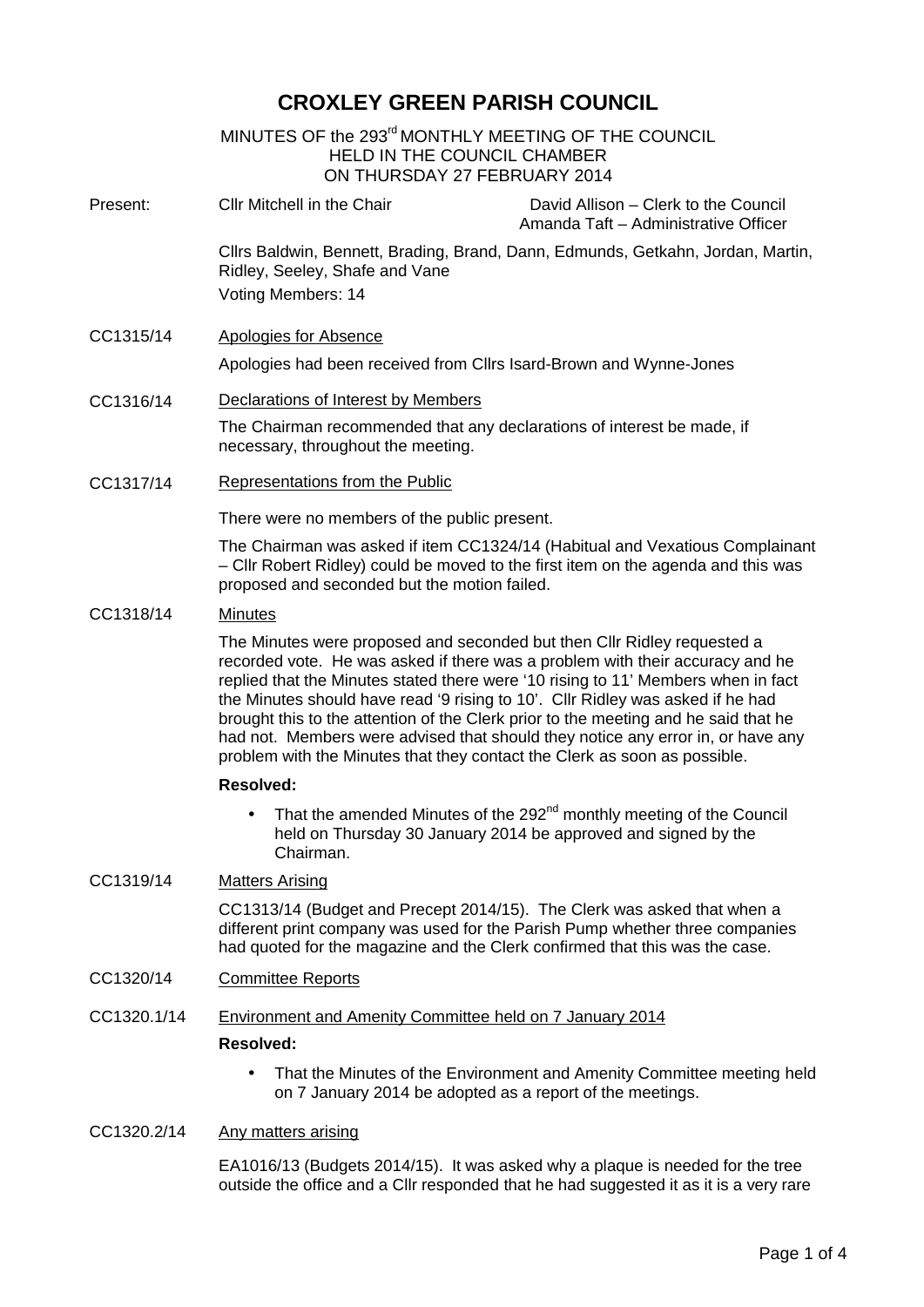rare tree.

EA1017/13 (Land Acquisition Working Group). The Clerk was asked for an update and he advised that TRDC had said there would be no further progress until after the next District Council elections in May. Cllrs did not consider this response to be satisfactory or appropriate. The Chairman reminded Cllrs that the Working Group has the authority to question TRDC's decision and they could ask the Clerk to follow this matter up with TRDC.

CC1320.3/14 Planning and Development Committee held on Wednesday 4 December 2013, 18 December 2013 and 15 January 2014

### **Resolved:**

- That the Minutes of the Planning and Development Committee held on Wednesday 4 December 2013, Wednesday 18 December 2013 and Wednesday 15 January 2014 be adopted as a report of the meeting.
- CC1320.4/14 Any matters arising

There were no matters arising.

CC1320.5/14 Finance and Administration Committee held Thursday 9 January 2014

#### **Resolved:**

- That the Minutes of the Finance and Administration Committee held on Thursday 9 January 2014 be adopted as a report of the meeting.
- CC1320.6/14 Any matters arising

There were no matters arising.

CC1321/14 Supporting Papers to Agenda Items

This matter was introduced by the Chairman and the Clerk explained that the Council already has a procedure which ensures that a copy of the supporting papers (excluding Part 2 papers) are attached to Agendas at the library (FA731/11 of 9 June 2011 refers).

Cllr Ridley was asked if this motion was helpful as the law is the law and Standing Orders are in place and although there will be occasions and exceptional circumstances when late information comes along; this information is the supporting paper and not the motion. It was also clarified that late information is at the discretion of the Clerk and the Chairman. The Clerk again advised that the Council has a legal obligation to note the External Audit Report by 30 September but the Annual Return signed by the External Auditor did not arrive until after the Agenda was issued. Cllrs felt that we currently have a sensible, legal and rational way of dealing with supporting papers and there was no need for changes as it would be too prescriptive.

A recorded vote on Cllr Ridley's recommendation was requested and Cllrs Ridley and Brand voted for the proposal, Cllrs Baldwin and Vane abstained from voting and Cllrs Bennett, Brading, Dann, Edmunds, Getkahn, Jordan, Martin, Mitchell, Seeley and Shafe voted against the proposal. The motion failed.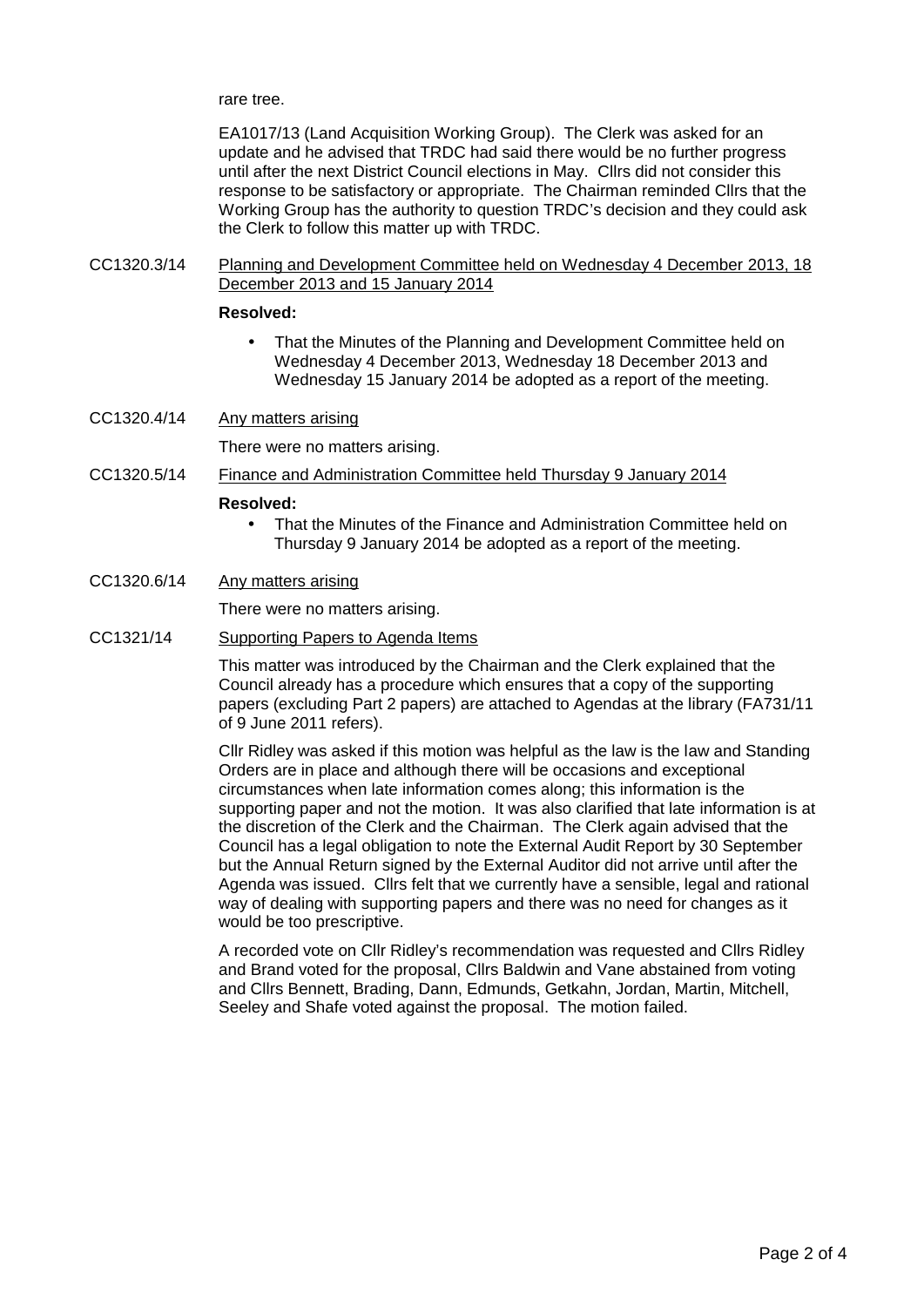### CC1322/14 Revision of Council's Financial Regulations and Associated Standing Orders

The Chairman introduced this matter which had been referred from the Finance and Administration Committee for ratification. One Cllr said that he would like to make amendments and it was pointed out that this could happen if Council agree to the changes. The amendment in question was that for expenditure of over £2,000, three tenders or quotes should be obtained.

There was some discussion about the difference between tenders, quotes and estimates and the Clerk clarified that the F&A Committee had agreed 11.2 (i) – (iv) as being practical, reasonable and workable figures.

It was suggested that the proposed amendment was nit picking and not at all flexible and it would be a waste of Council time to try and micro manage.

### **Resolved:**

- That Council adopt the draft Financial Regulations
- That Council adopt the associated changes to Standing Orders for consistency with the adopted Financial Regulations
- That Standing Order 24.2 is amended from 'by December' to 'no later than November'

The Clerk advised that he would modify both the Financial Regulations and Standing Orders and incorporate them into one document.

# CC1323/14 S137 Grant Application from Little Green Residents' Association

This item was introduced by the Chairman and it was pointed out that the grant application has been to the F&A Committee, this Council meeting and it would then have to go to the E&A Committee and it was asked if Council could make a decision on the grant at this meeting. The Clerk replied that Council had agreed £1,000 in the budget for ponds and the F&A Committee considered it appropriate that the E&A Committee consider the grant alongside the budgeted pond project. He clarified that if the matter is delegated to the E&A it would not need to come back to Council. The Clerk said that he would write to the grant applicants to advise them of the situation following the outcome of this meeting.

It was pointed out that there is a complicated issue concerning land ownership of the pond in Little Green Lane but investigations into this, and other matters were ongoing. It was also mentioned that this is a complicated matter, unlikely to be decided in one meeting.

#### **Resolved:**

- That the S137 Grant Application from Little Green Residents' Association is delegated to the E&A Committee
- That the sum of £1,000 from the S137 Grants budget is delegated to the E&A Committee

## CC1324/14 Habitual and Vexatious Complainant – Cllr Robert Ridley

The Chairman introduced this item and one Cllr queried the fact that he had not seen the Minutes of the Human Resource & Compliance Committee and neither was there a supporting paper to accompany the agenda item. Another Cllr felt that the decision was a foregone conclusion and that it was a 'kangaroo court'. Cllr Ridley asked why the six month review had not taken place in September 2013 and another Cllr apologised for this oversight whilst another Cllr commented on the fact that there was a procedure in place whereby Cllr Ridley could have contacted the Chairman or Clerk by letter.

Cllr Ridley felt that the HR&C Committee should have reported to the F&A Committee in a Part 2 session and then they should have reported back to